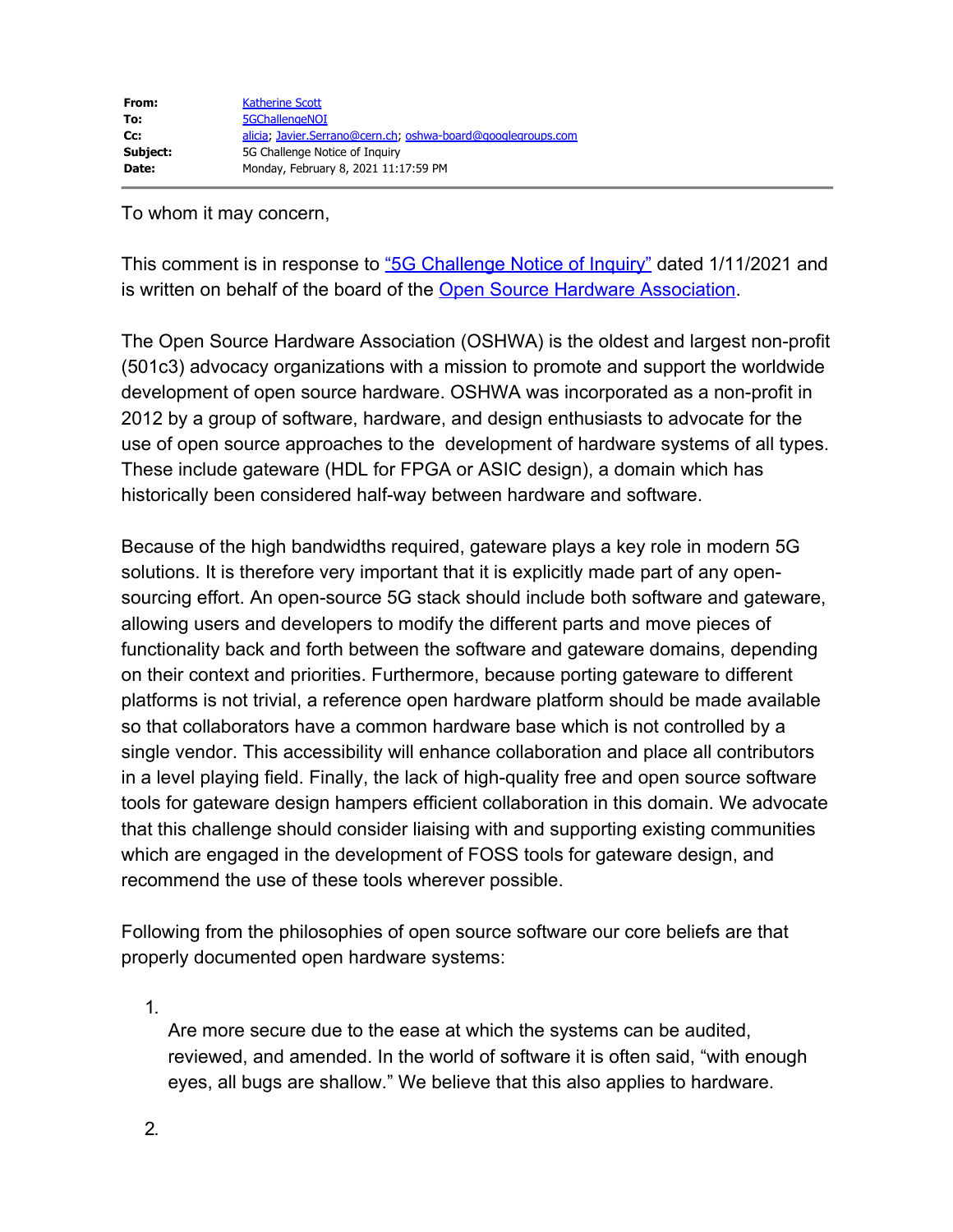Open source hardware promotes the rapid development of complex engineering systems. Developers can focus their efforts on building new and innovative systems because open hardware designs have simple and transparent licensing mechanisms. This is to say that engineers can quickly mix and match subsystems out of existing technologies, or quickly build derivative works, while focusing on core customer needs.

3.

Open source hardware lowers the long-term costs associated with supporting complex systems. Open hardware products can be cheaply reproduced, modified, and patched by any vendor, preventing vendor lock-in, increasing competition, and lengthening the useful life of hardware components.

4.

Open source hardware facilitates the education and training of engineers, developers and end-users. Well documented and licensed open hardware systems can be reviewed and re-used by students to develop a deeper understanding of a specific technical domain.

For these reasons OSHWA believes preference should be given to open source hardware for any DoD sponsored 5G development program. The term "Open" is often mis-used and poorly defined by many developers. For these reasons, after a thorough vetting process with the OSHWA community, OSHWA established the [Open](https://gcc02.safelinks.protection.outlook.com/?url=https%3A%2F%2Fwww.oshwa.org%2Fdefinition%2F&data=04%7C01%7C5GChallengeNOI%40ntia.gov%7C83ea4decdf6548e5d34408d8ccc270c4%7Cd6cff1bd67dd4ce8945dd07dc775672f%7C0%7C0%7C637484482786973231%7CUnknown%7CTWFpbGZsb3d8eyJWIjoiMC4wLjAwMDAiLCJQIjoiV2luMzIiLCJBTiI6Ik1haWwiLCJXVCI6Mn0%3D%7C3000&sdata=MUIVR3jE1IDoK9PXSLvhWmI3pwYoq50WifiCRnIG%2BQQ%3D&reserved=0) [Hardware Definition.](https://gcc02.safelinks.protection.outlook.com/?url=https%3A%2F%2Fwww.oshwa.org%2Fdefinition%2F&data=04%7C01%7C5GChallengeNOI%40ntia.gov%7C83ea4decdf6548e5d34408d8ccc270c4%7Cd6cff1bd67dd4ce8945dd07dc775672f%7C0%7C0%7C637484482786973231%7CUnknown%7CTWFpbGZsb3d8eyJWIjoiMC4wLjAwMDAiLCJQIjoiV2luMzIiLCJBTiI6Ik1haWwiLCJXVCI6Mn0%3D%7C3000&sdata=MUIVR3jE1IDoK9PXSLvhWmI3pwYoq50WifiCRnIG%2BQQ%3D&reserved=0) In order for hardware to be considered open source under the community definition of open source hardware, information about a project must be publicly available with an appropriate open source license for the hardware, software, and documentation of the project.

Given the complex licensing arrangements used by open hardware projects OSHWA further advocates that any "open" hardware project go through the free [OSHWA](https://gcc02.safelinks.protection.outlook.com/?url=https%3A%2F%2Fcertification.oshwa.org%2F&data=04%7C01%7C5GChallengeNOI%40ntia.gov%7C83ea4decdf6548e5d34408d8ccc270c4%7Cd6cff1bd67dd4ce8945dd07dc775672f%7C0%7C0%7C637484482786973231%7CUnknown%7CTWFpbGZsb3d8eyJWIjoiMC4wLjAwMDAiLCJQIjoiV2luMzIiLCJBTiI6Ik1haWwiLCJXVCI6Mn0%3D%7C3000&sdata=ryLI92%2FHa1%2BXSwqwnQeppTvTt8rnjBzkSpcUR5xrdiA%3D&reserved=0) [certification process](https://gcc02.safelinks.protection.outlook.com/?url=https%3A%2F%2Fcertification.oshwa.org%2F&data=04%7C01%7C5GChallengeNOI%40ntia.gov%7C83ea4decdf6548e5d34408d8ccc270c4%7Cd6cff1bd67dd4ce8945dd07dc775672f%7C0%7C0%7C637484482786973231%7CUnknown%7CTWFpbGZsb3d8eyJWIjoiMC4wLjAwMDAiLCJQIjoiV2luMzIiLCJBTiI6Ik1haWwiLCJXVCI6Mn0%3D%7C3000&sdata=ryLI92%2FHa1%2BXSwqwnQeppTvTt8rnjBzkSpcUR5xrdiA%3D&reserved=0) in order to confirm that it complies with the Open Hardware Definition. The OSHWA certification process uses a simple online form followed by a manual project review to determine if a given project meets our minimum requirements of the Open Hardware Definition. Upon completion of the certification process each project is issued a certification number and is entered into our searchable database of open hardware projects. This open hardware database, website, and API make the process of finding and verifying the licenses of open hardware projects fast and simple. The API also makes it simple for developers to quickly find other open hardware projects. In addition to the broadly applicable Open Hardware Definition, OSHWA and the **Free and Open Source Silicon (FOSSi)** [Foundation](https://gcc02.safelinks.protection.outlook.com/?url=https%3A%2F%2Fwww.fossi-foundation.org%2F&data=04%7C01%7C5GChallengeNOI%40ntia.gov%7C83ea4decdf6548e5d34408d8ccc270c4%7Cd6cff1bd67dd4ce8945dd07dc775672f%7C0%7C0%7C637484482786983187%7CUnknown%7CTWFpbGZsb3d8eyJWIjoiMC4wLjAwMDAiLCJQIjoiV2luMzIiLCJBTiI6Ik1haWwiLCJXVCI6Mn0%3D%7C3000&sdata=vEJem6CpIPabd%2BlNTwBGD4ckoReV0vMlfrHJ6INf1Ks%3D&reserved=0) are actively developing a standard for applying the Open Hardware Definition to gateware.